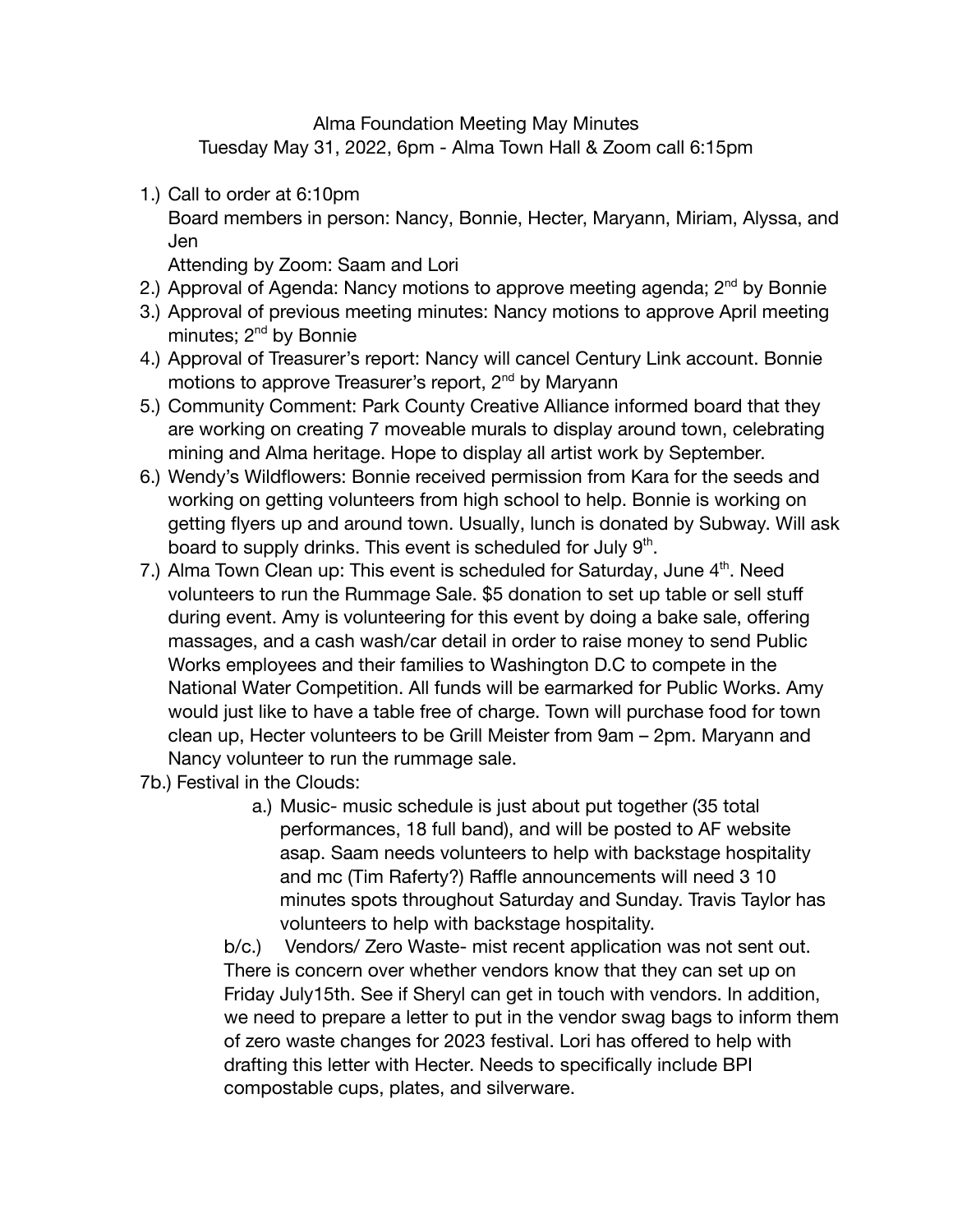d.) V.C Julie Johnson- We will not be selling t-shirts or token out of merch tent on Friday night. Saam will get list together of needed t-shirts for bands/musicians performing on Friday night. Friday will be spent on organizing everything. Joni (community member) has expressed interest in volunteering merch tent. Beer tent. Volunteers will need to check id's on Friday night. We will get wrist bands to issue out to 21 and over participants that Julie will hand out. We need to get credit card machine for merch tent.

e.) Beer tent- Pricing =  $$6/$  token;  $$20/4$  tokens; Bloody Mary's = 2 tokens; volunteers that work 4 or more hours will receive 1 t-shirt and 2 tokens. Serina is coordinating beer tent volunteers. She is working on sending out an email blast to recruit volunteers. Jen will get in touch with Paul from South Park Brewery to provide beer and vodka donation. In addition, she will ask him about getting the silicone cups and having a beer tasting at the brewery to decide on which beers we would like to have at the festival.

f.) Camping - \$50.00 for the entire weekend. This is  $1<sup>st</sup>$  come  $1<sup>st</sup>$ serve. No reservations. Bands get free camping- need to have this sectioned off near the stage.

g.) Parking- Need to have the same set up as last year for bands to be able to load and unload . Need signage for day parking.

H.) Race in the Clouds- to be continued when Dave is present. Happy Birthday Dave!

i.) Merch crew- Deadline for sponsorship is this Friday, June 3. There are 3 spots left for the High Cloud level. 7 have already committed. Need more sponsors, all need to be submitted by June 4<sup>th</sup>. Volunteers/ locals/AF board member camping will need to get with Public Works to coordinate. Raffle for the guitar will be a silent auction, bidding starts at \$500.00.

j.) Porta Potties- 20 units, 5 handwashing stations, and 1 cleaning on Sunday  $= $6,238.75$ . they have not responded about being sponsors so we will need to pay full amount for this.

k.) Supplies- still need to get bungees with balls and need 75 t-posts fencing. These need to be labeled for AF use. Nancy motions to spend up to \$500 for these supplies, 2<sup>nd</sup> by Miriam. Need to do an inventory on signs.

m.) Mid- June- a mid-June meeting is scheduled for June  $23<sup>rd</sup>$  at 6pm to hammer out festival details. Need to have Sheryl, Saam, and Serina attend.

8.) Bingo- next Bingo will be in September. Bingo signs need to be fixed before then. Bingo hoodies need to get ordered if not done already. "Bada- Bingo"!!! Miriam is interested in participating in scholarship committee.